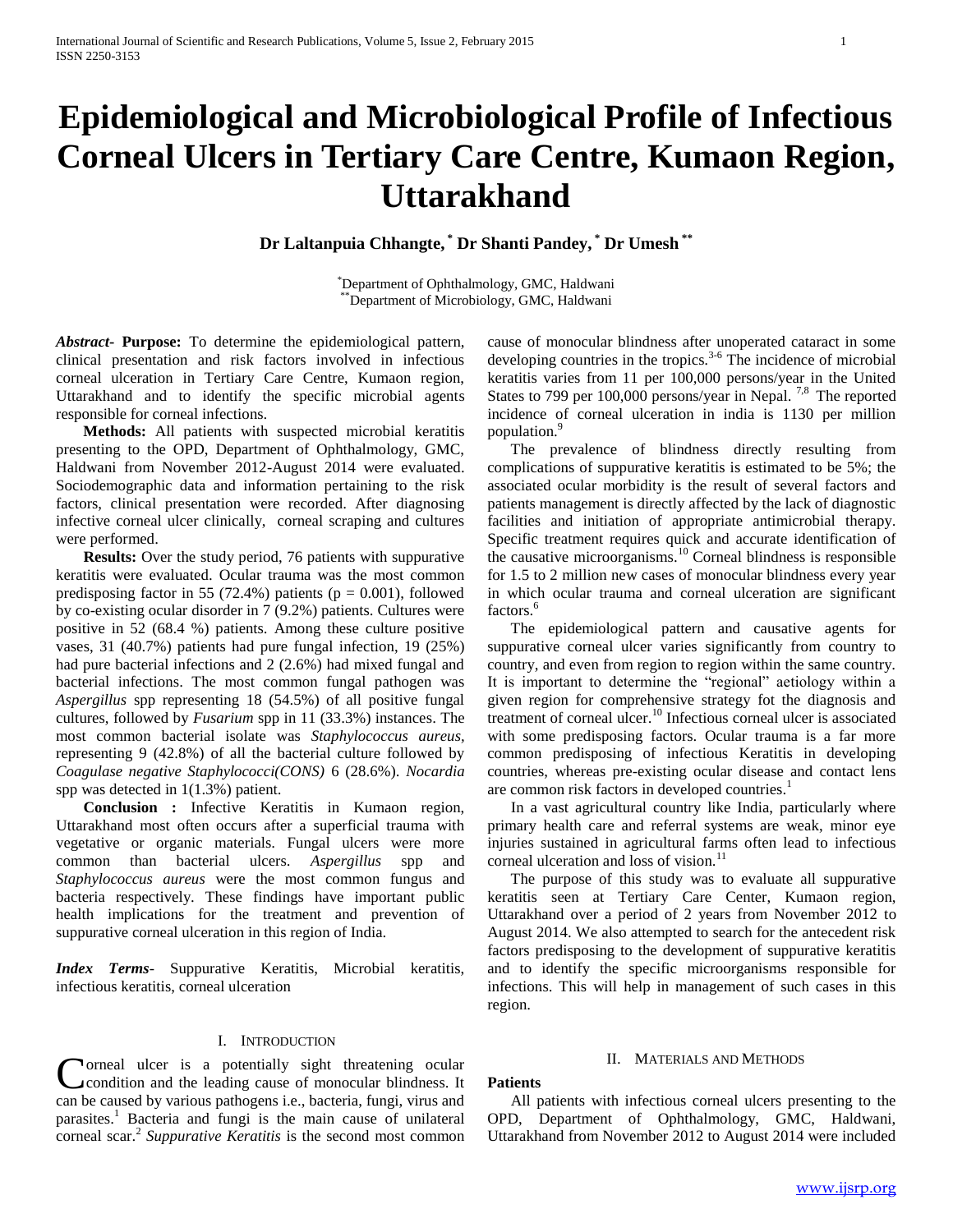in the study. Patients were seen consecutively after the initial clinical diagnosis of corneal ulceration was made. Ulceration was defined as a loss of the corneal epithelium with underlying stromal infiltration and suppuration associated with signs of inflammation with or without hypopyon. Typical viral ulcers and non-healing ulcers were excluded as were Mooren's ulcers, marginal ulcers, interstitial keratitis, sterile neurotrophic ulcers, and any ulcers associated with autoimmune conditions. A standardised form was filled out on each patient documenting socio-demographic information as well as clinical information including duration of symptoms, previous treatment, predisposing ocular conditions, and associated risk factors.

## **Clinical procedures**

 The visual acuity was measured in a standard manner. All patients were examined under slit lamp biomicroscope by ophthalmologist. The size of the ulcer was measured after staining with wet sterile fluorescein paper strip using the variable slit on the slit lamp and recorded in millimetres, also pictures of which recorded with the help of mobile slit lamp adaptor. In a similar way, size of the stromal infiltrate and depth of the lesion was recorded. Ulcer margin, floor, thinning, satellite lesions, pigmentation on the ulcer surface, any impacted lesions, pigmentation on the ulcer surface, any impacted foreign body were noted. The presence of hypopyon was recorded and its height was measured in millimetres. Any associated ocular condition like trichiasis/entropion, Blepharitis, Bell's palsy, lagophthalmos, chronic dacryocystitis, dry eyes, corneal anaesthesia, bullous keratopathy, spheroidal degeneration of the cornea, any surgery on the cornea, use of contact lens, or ocular leprosy was also noted. The use of topical medications including topical corticosteroids were also noted.<sup>9,12</sup>

 Corneal scraping was performed under strict aseptic conditions by an ophthalmologist using a sterile Bard-Parker blade (No15). <sup>12,13</sup> The procedure was performed under magnification of a slit lamp or binocular surgical loupe following instillation of preservative free 2% lignocaine hydrochloride. Material obtained from scraping of the leading edge and base of each ulcer was inoculated directly in the media and smeared onto two slides, one stained with Gram stain and the other with 10% Potassium hydroxide (KOH) for direct microscopic evaluation.<sup>10</sup>

### **Laboratory procedures**

All bacterial cultures were incubated aerobically at 37 °C. Cultures on blood agar and chocolate agar were evaluated at 24 hours and at 48 hours and then discarded if there was no growth. Fungal cultures inoculated onto SDA were incubated at 27 °C, examined daily, and discarded at 2 weeks if no growth was present. Cultures on non nutrient agar overlaid with *E. coli* were examined daily for the presence of *Acanthamoeba* spp and likewise discarded at 1 week if there were no signs of growth.

 Microbial cultures were considered positive only if growth of the same organism was demonstrated on two or more solid media; or there was semiconfluent growth at the site of inoculation on one solid medium associated with the identification of the organism of appropriate morphology and staining characteristics on Gram or Giemsa stained corneal smears.<sup>10</sup> The specific identification of bacterial pathogens was based on microscopic morphology, staining characteristics, and biochemical properties using standard laboratory criteria. Fungi were identified by their colony characteristics on SDA and by the morphological appearance of the spores in lactophenol cotton blue stain. If by microscopy in KOH mount preparation, hyphae were observed in corneal smear, but failed to grow in culture, the causative organism was reported as fungal. All laboratory methods followed standard protocols which have been discussed in detail in a previous report. 4,9,10,12

#### III. RESULTS

## **Epidemiological Characteristics**

 76 patients with the clinical diagnosis of corneal ulcer with or without hypopyon were enrolled for this study. 44 (57.9%) patients were males and 32(42.1%) were females. In both groups, keratitis occurred most frequently (60:78.9%) in the age group 21-65 years. Majority of the patients (59:77.6%) were from rural areas. The majority (53:69.7%) were labourers/farmers or homemakers, usually working in paddy fields in this region. A majority of the patients (33:43.4%) were seen between 2-3 weeks of their illness at our hospital and 17(22.4%) patients reported after 4 weeks. There was a significant increase in patients during the month of November and December (20:26.3%) and July and August (17:22.4%). (Table 1) Previous treatment was already taken by 67 (88.1%) patients before their first visit to us.

 Of the patients who were on some form of topical medication (n=67), 53(69.7%) were taking antibiotic drops (ciprofloxacin, tobramycin, ofloxacin, chloramphenicol, gentamycin), 10(13.2%) patients were taking antifungal eye drops (natamycin or itraconazole), 3(3.9%) were on topical corticosteroids and 2(2.6%) were on some local drugs.

| Table 1. Demographic characteristics of suppurative corneal ulcers seen at a tertiary |                               |          |  |
|---------------------------------------------------------------------------------------|-------------------------------|----------|--|
| care centre in Kumaon region, Uttarakhand                                             |                               |          |  |
| <b>Demographics</b>                                                                   | <b>Particulars</b><br>$n$ (%) |          |  |
| <b>Sex</b>                                                                            | Male                          | 44(57.9) |  |
|                                                                                       | Female                        | 32(42.1) |  |
| Age in Years                                                                          | $<$ 20                        | 9(11.8)  |  |
|                                                                                       | $21-40$                       | 23(30.3) |  |
|                                                                                       | $41-65$                       | 37(53.9) |  |
|                                                                                       | >65                           | 7(9.2)   |  |
| Residence                                                                             | Rural                         | 59(77.6) |  |
|                                                                                       | Urban                         | 17(22.4) |  |
| Occupation                                                                            | Labourers/farmers             | 27(35.5) |  |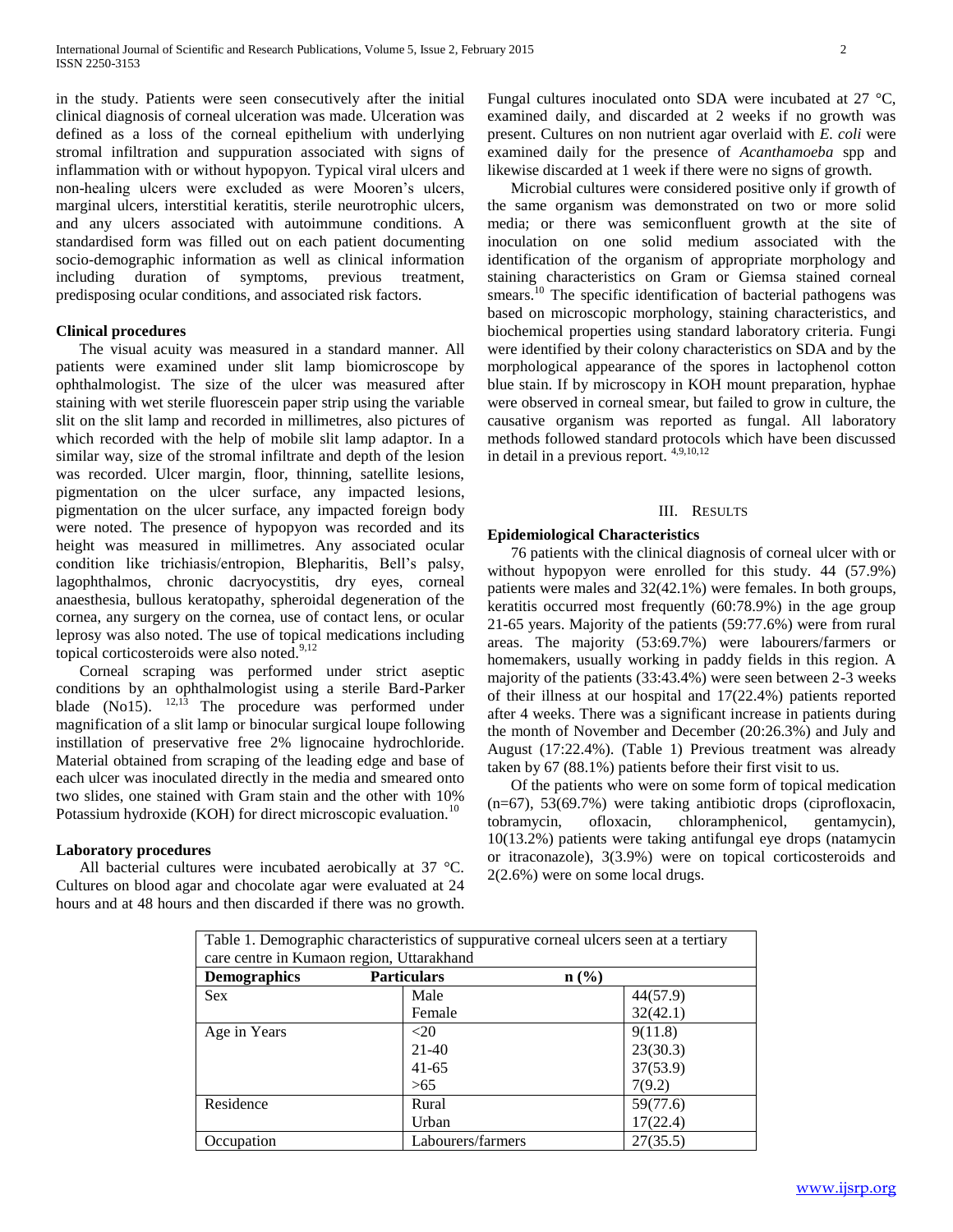|                           | <b>Homemakers</b>            | 26(34.2) |
|---------------------------|------------------------------|----------|
|                           |                              |          |
|                           | Business/professionals       | 9(11.8)  |
|                           | Students/children            | 12(15.8) |
|                           | Others                       | 2(2.6)   |
| First presentation        | Within 1 <sup>st</sup> weeks | 26(34.2) |
|                           | $2nd - 3rd$ week             | 33(43.4) |
|                           | $>$ 4 week                   | 17(22.4) |
|                           |                              |          |
| <b>Seasonal Variation</b> | Jan-Feb                      | 7(9.2)   |
|                           | Mar-Apr                      | 11(14.5) |
|                           | May-June                     | 13(17.1) |
|                           | July-Aug                     | 17(22.4) |
|                           | Sep-Oct                      | 8(10.5)  |
|                           | Nov-Dec                      | 20(26.3) |

# **Predisposing factors**

 A history of recent corneal injury was obtained in 55(72.4%) patients ( $p = 0.001$ ) 18(23.7%) patients had corneal injury with vegetative trauma, 11(14.5%) patients had animal injury. Other significant agents were sand/stone, wooden material, flying insect, dirty wire…etc. Ocular problems predisposing to corneal ulcer were present in 7(9.2%) patients. Among them were chronic dacryocystitis, entropion, and trichiasis. 1(1.3%) patient was diabetic patient and 1(1.3%) was using steroids inadvertently. There was no specific history in 12(15.8%) patients. (Table 2) The risks for suppurative keratitis associated with these predisposing conditions were presumptive.<sup>9</sup>

| Table 2. Predisposing factors of suppurative corneal ulcers seen |          |  |  |
|------------------------------------------------------------------|----------|--|--|
| at a tertiary care centre in Kumaon region, Uttarakhand          |          |  |  |
| <b>Predisposing factors</b><br>$\mathbf{n}(\%)$                  |          |  |  |
| Trauma                                                           | 55(72.4) |  |  |
| Vegetative trauma                                                | 18(23.7) |  |  |
| Animal matter                                                    | 11(14.5) |  |  |
| Sand/stone                                                       | 7(9.2)   |  |  |
| Wooden material                                                  | 7(9.2)   |  |  |
| Miscellaneous                                                    | 12(15.8) |  |  |
| Co-existing ocular disorder                                      | 7(9.2)   |  |  |
| Co-existing systemic disease                                     | 1(1.3)   |  |  |
| Inadvertent use of steroids                                      | 1(1.3)   |  |  |
| 12(15.8)<br>No specific history                                  |          |  |  |

# **Microbial Diagnosis**

 Cultures were positive in 52(68.4%) corneal ulcers. 31(40.7%) patients had pure fungal growth, 19(25%) had pure bacterial growth, 2(2.6%) cases had mixed bacterial and fungal growth and 1(1.3%) was positive for *Nocardia* spp. The remaining 24(31.5%) were culture negative. (Table 3) *Staphylococcus aureus* was the most commonly isolated bacterial organism (9:42.8%) of all positive bacterial cultures. The other isolated gram-positive organisms were *Coagulase negative Staphylococci(CONS)* (6:28.6%) and *Streptococci pneumoniae*  (2:9.5%). *Pseudomonas* spp, the most frequently occurring gramnegative organism was isolated from 1(1.3%) culture. The other gram negative organisms were *Acinobacter* spp, *Citrobacter* spp and *Nocardia* spp.(Table 4) Out of the fungal isolates (33:43.4%), 33(57.6%) grew *Aspergillus* spp, 11(33.3%) grew *Fusarium* spp and 2(6.1%) grew *Penicillium* spp. spp. Yeast form, *Candida* spp was positive in 1(1.3%) case. (Table 5)

| Table 3. Growth pattern of micro-organisms responsible for<br>corneal ulcers in Kumaon region, Uttarakhand |    |            |  |
|------------------------------------------------------------------------------------------------------------|----|------------|--|
| Type of micro-organism                                                                                     |    | No. of     |  |
| Percentage<br>cases                                                                                        |    |            |  |
| Definite bacterial growth                                                                                  | 19 | 25         |  |
| Definite fungal                                                                                            | 31 | 40.7       |  |
| Mixed microbial growth                                                                                     | 2  | 2.6        |  |
| Patients with positive cultures                                                                            | 52 | 68.4       |  |
| Patients with negative cultures                                                                            | 24 | 31.5       |  |
| <b>Total No. of suppurative corneal</b>                                                                    | 76 | <b>100</b> |  |
| ulcers                                                                                                     |    |            |  |

| Table 4. Identification of the bacterial isolates from corneal<br>ulcers in Kumaon region, Uttarakhand |                |                      |              |
|--------------------------------------------------------------------------------------------------------|----------------|----------------------|--------------|
| <b>Bacteria</b>                                                                                        |                | <b>Pure Isolates</b> | <b>Mixed</b> |
| with fungus<br>$Total(\%)$                                                                             |                |                      |              |
| <b>Gram Positive</b>                                                                                   |                |                      |              |
| <b>Organisms</b>                                                                                       | 8              |                      | 9(42.8)      |
| Staphylococcus aureus                                                                                  | $\overline{c}$ | $\Omega$             | 2(9.5)       |
| <i>Streptococcus</i>                                                                                   | 6              | 0                    | 6(28.6)      |
| pneumoniae                                                                                             | 16             |                      | 17(80.9)     |
| CONS                                                                                                   |                |                      |              |
| Subtotal (%)                                                                                           |                |                      |              |
| <b>Gram negative</b>                                                                                   |                |                      |              |
| organisms                                                                                              |                | $\Omega$             | 1(4.8)       |
| Pseudomonas spp                                                                                        |                | $_{0}$               | 1(4.8)       |
| <i>Acinobacter</i> spp                                                                                 | $\mathbf{0}$   |                      | 1(4.8)       |
| <i>Citrobacter</i> spp                                                                                 |                | $\Omega$             | 1(4.8)       |
| <i>Nocardia</i> spp                                                                                    | 3              |                      | 4(19.04)     |
| Subtotal (%)                                                                                           |                |                      |              |
| <b>Total No. of bacterial</b>                                                                          | 19             | 2                    | 21(100)      |
| corneal ulcers                                                                                         |                |                      |              |

| Table 5. Identification of the fungal isolates from corneal |    |                      |                       |
|-------------------------------------------------------------|----|----------------------|-----------------------|
| ulcers in Kumaon Region                                     |    |                      |                       |
| Fungi                                                       |    | <b>Pure isolates</b> | <b>Mixed</b>          |
| with bacteria $Total(\%)$                                   |    |                      |                       |
| Aspergillus spp                                             | 18 |                      |                       |
| Aspergillus                                                 |    |                      | $19(57.6)$<br>6(18.2) |
| fumigatus                                                   |    |                      | 6(18.2)               |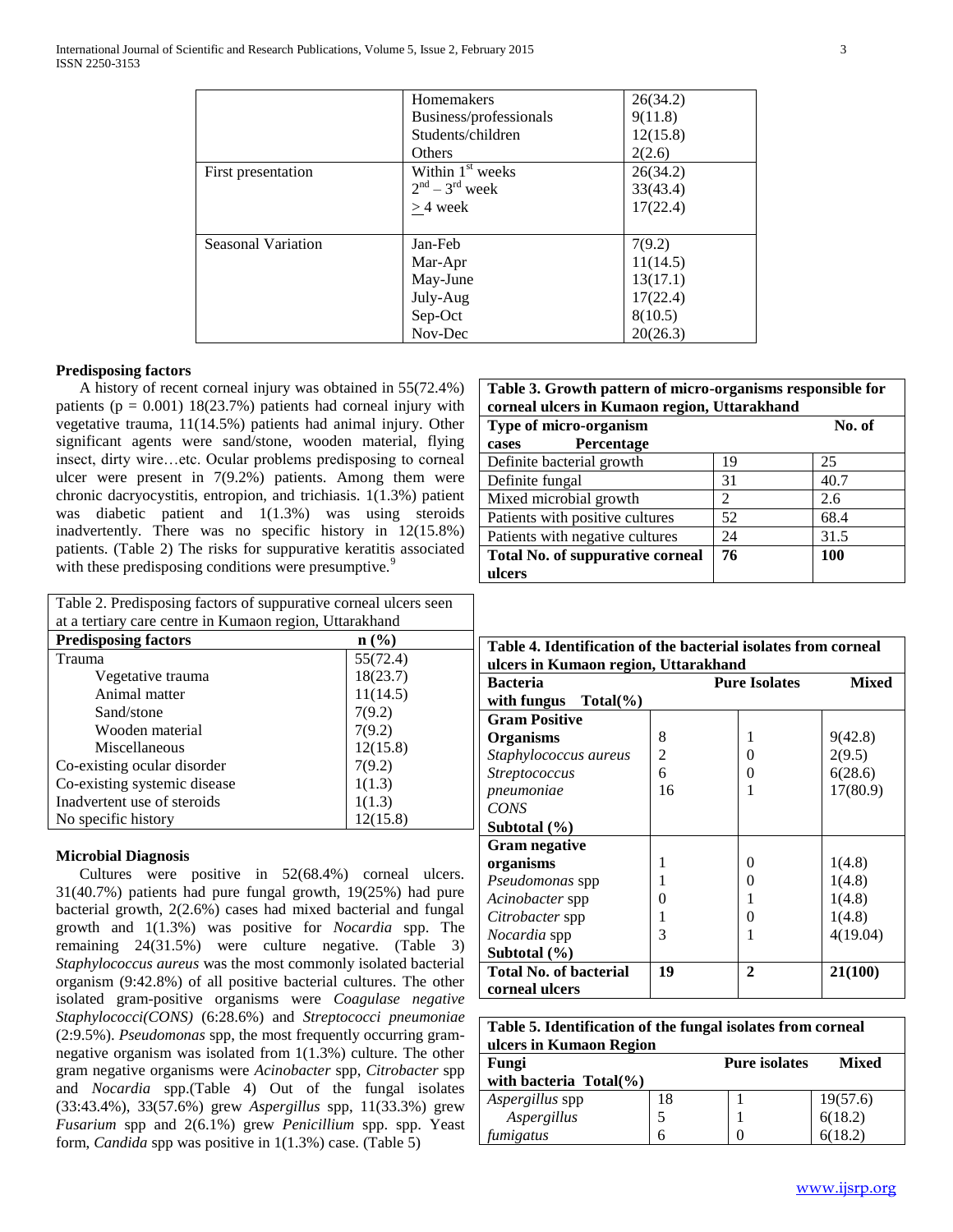| Aspergillus flavus         | 3  | O | 3(9.1)   |
|----------------------------|----|---|----------|
| Aspergillus niger          |    | 0 | 4(12.1)  |
| Aspergillus spp            |    | 0 | 11(33.3) |
| Fusarium spp               | 0  |   | 1(3.03)  |
| Candida spp                | 2  | 0 | 2(6.1)   |
| Penicillium spp.           |    |   |          |
| <b>Total No. of fungal</b> | 31 | 2 | 33(100)  |
| corneal ulcers             |    |   |          |

# IV. DISCUSSION

 In this study, the commonest age group affected was between 41-65years (37:53.9%), followed by 21-40 years (23:30.3%),  $\langle 20 \text{ years} (9:11.8\%)$  and  $\langle 55 \text{ years} (7:9.2\%)$  This has a considerable socioeconomic impact because this age group are bread earners of the family. Similar age group was also most commonly affected in south India and western Orissa.<sup>9,14</sup> While in eastern study and Bangladesh study, the commonest age group was 21-40 years.  $^{1,15}$ 

 The majority of the corneal ulcer patients (53:69.7%) were agricultural workers/daily wage earners (27:35.5%) or homemakers/housewives (26:34.2%), involved in agricultural activities. Housewives/homemakers (26:34.2%) were more affected in our study because in this region, they were also involved more in agricultural activities and cutting grasses from the forest for animals..etc. But in other studies labourers/farmers contributed ranging from 54-70% and housewives/homemakers  $11-13\%$ .<sup>9,15,16</sup> Undoubtedly ocular injury (55:72.4%) was the most common predisposing factor, followed by co-existing ocular disorder (7:9.2%).

 Unlike south India (60%), 26(34.2%) patients in this study presented during the first week of their illness.<sup>9,12</sup> Before their first presentation at our hospital, 67(88.1%) patients had consulted health care provider of some kind or local dai or quack. Similar to south india and eastern india, most eye medications are sold over the counter without a prescription till date. A significant increase in the number of cases of suppurative keratitis was observed during harvesting seasons of November-December (20:24.3%) and July-Aug (17:22.4%). Others have noted an increase incidence of fungal keratitis during the dry, windy, harvesting seasons compared with the wet, humid months of the year,10,17-19 and few others have reported an increase during the hot and humid months.<sup>20-22</sup>

 In this study 52(68.4%) of 76 corneal scrapings were culture positive. This is similar to reports in Ghana, <sup>10</sup> south india, <sup>9,12</sup> and eastern india,<sup>15</sup> 57.3%, 68.4%, 70.6% and 67.7% respectively. Among these, 31(40.7%) cases were positive for fungus, 2(2.6%) patients with mixed infection. So a total of 33(43.4%) were treated as fungal infection. This is similar to south india reports by Leck at al,  $^{10}(44.1\%)$ , Bharathi et al,  $^{12}$ but lower than Srinivasan et al study  $9(51.9%)$  and Basak SK et al study  $15(59.3\%)$ . It is also lower than the study in Assam, eastern india where the incidence of fungal keratitis was 32%. Mixed infections both by bacteria and fungi was similar to Bharathi et al  $(2.4\%)$  report from south india,<sup>12</sup> but less as compared to reports by Srinivasan et al $(5.1\%)$ , Leck et al  $(5.5\%)$ ,<sup>10</sup> and Basak SK et al(9.5%).<sup>15</sup>

 21(27.6%) were bacteria positive, 25% had pure bacterial infection and 2.6% had a mixed infection. This reduction in bacterial corneal ulcers in general at the referral centres might be attributed to more successful treatment of bacterial corneal ulcers in the periphery since the introduction of topical fluoroquinolones in the late  $1990s<sup>22</sup>$  Of the 21 bacterial isolates, 42.8% was *Staphylococcus aureus,* which was similar to studies in West Bengal. <sup>15,23</sup> The most common infecting bacteria was *Streptococcus pneumoniae* in Nepal and south India,<sup>4,8,9</sup> and *Pseudomonas* spp in Ghana and Bangladesh.<sup>10,17</sup>

 The most commonly isolated fungal pathogens in the current series were *Aspergillus* spp. Of 33 fungal isolates, 57.5% were *Aspergillus* spp, 33.3% were *Fusarium* spp and 6.1% were *Penicillium* spp. In our study, *Candida* spp (1:3.03%) was less compared to other studies.4,12 *Aspergillus* species were predominant in Mumbai, parts of south India, north india, Nepal and Bangladesh.<sup>4,12,17,24-27</sup> Other studies in south india reported *Fusarium* spp to be more common than *Aspergillus* spp. <sup>10,13,28</sup> *Fusarium* spp have also been found to be the principal fungal pathogen in Florida, Paraguay, Nigeria, Tanzania, Hong Kong and Singapore. $4,29-36$  These phenomenon may be explained by differences in climate and the natural environment.

 In summary, suppurative keratitis continues to be a cause for concern among the ophthalmologist in Kumaon region, Uttarakhand and it is evident that the predominance of agricultural activity in this hilly Kumaon region is the principal causative factor. This "regional" information is important with regard to empirical management, as many eye clinics in the locality do not have microbiology facilities. It will also help us to formulate guidelines for prevention of suppurative keratitis in the population at risk.

### **REFERENCES**

- [1] Sharmeen Ahmed, Anamica Ghosh, Syed A Hassan, Shirin Tarafder, Md. Ruhul Amin Miah et al. Predisposing Factors and Aetiologic Diagnosis of Infectious Corneal Ulcer. Bangladesh J Med Microbiol 2010; 04 (01) : 28- 31.
- [2] Guidelines for the Management of Corneal Ulcer at Primary, Secondary and Tertiary Care health facilities in the South- East Asia Region, World Health Organization Bulletin 2004; p6-8.
- [3] Wani MG, Guidelines for the Management of Suspected Microbial Keratitis in Settings with Limited Laboratory Facilities. SSMB, 2008 (Nov); VoI, Issue8; 3-6.
- [4] Upadhyay MP, Karmacharya PC, Koirala S, Tuladhar NR, Bryan LE., Smolin G. et al. Epidemiologic characteristics, predisposing factors, and aetiologic diagnosis of corneal ulceration in Nepal. Am J Ophthalmol 1991;111:92-99
- [5] Gonzales CA, Srinivasan M, Whitcher jP, Smolin G. Incidenc of corneal ulceration in Madurai District, south India. Ophthalmic Epidemiol 1996;3: 159-66.
- [6] Whitchar JP, Srinivasan M, Upadhayay MP. Corneal blindness: a global perspective. Bull World Health Organ 2001;79:214-21.
- [7] Erie JC, Nevitt MP, Hodge DO, Ballard DJ. Incidence of ulcerative keratitis in a defined population from 1950 through 1988. Arch Ophthalmol 1993;111;1665-71.
- [8] Upadhyay MP, Karmacharya PC, Koirala S. Shah DN, Shakiya S, Shrestha JK, et al. The Bhakrapur eye study: ocular trauma and antibiotic prophylaxis for prevention of ocular trauma and antibiotic prophylaxis for prevention of corneal ulceration in Nepal. Br J Ophthalmol 2001;85:388-92.
- [9] Srinivasan M, Gonzales CA, George C et al. Epidemiology and aetiological diagnosis of corneal ulceration in Madurai, South India. Br J Ophthalmol, 1997; 81: 965-971.